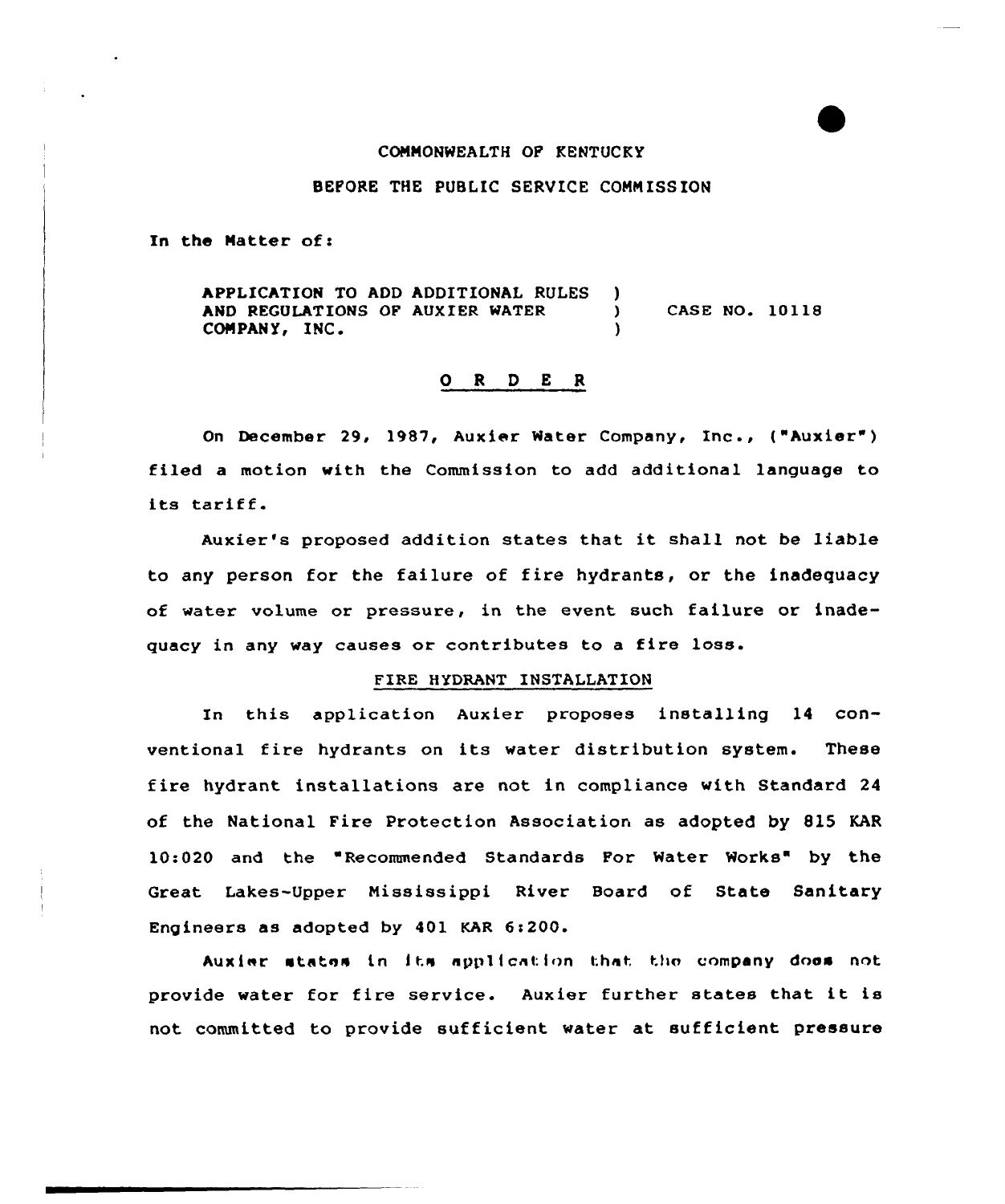to afford adequate fire protection. The Recommended Standards for water works explicity states that water mains not designated to carry fire-flows shall not have fire hydrants connected to them.

The Ccmmission in good conscience cannot approve the installation of conventional fire hydrants that. cannot provide fire protection in compliance with both state regulations and accepted engineering criteria. The installation of conventional fire hydrants may mislead the customers of Auxier into believing that the water distribution system is capable of providing adequate and reliable volumes of water for fire protection purposes. Under these circumstances the proposed conventional fire hydrants should not be installed.

 $\pm$ 

## FINDINGS AND ORDERS

The Commission, having considered the motion and being advised, is of the opinion and finds that:

1. Conventional fire hydrants should not be installed on the Auxier Water distribution system.

2. The proposed addition to Auxier's tariff should be approved

IT IS THEREPORE ORDERED that:

1. Auxier shall not install conventional fire hydrants on its water distribution system.

2. The proposed addition to Auxier's tariff be and it hereby is approved.

3. within 30 days from the date of this Order, Auxier shall file with this Commission its revised tariff sheets setting out the additional language approved herein.

 $-2-$